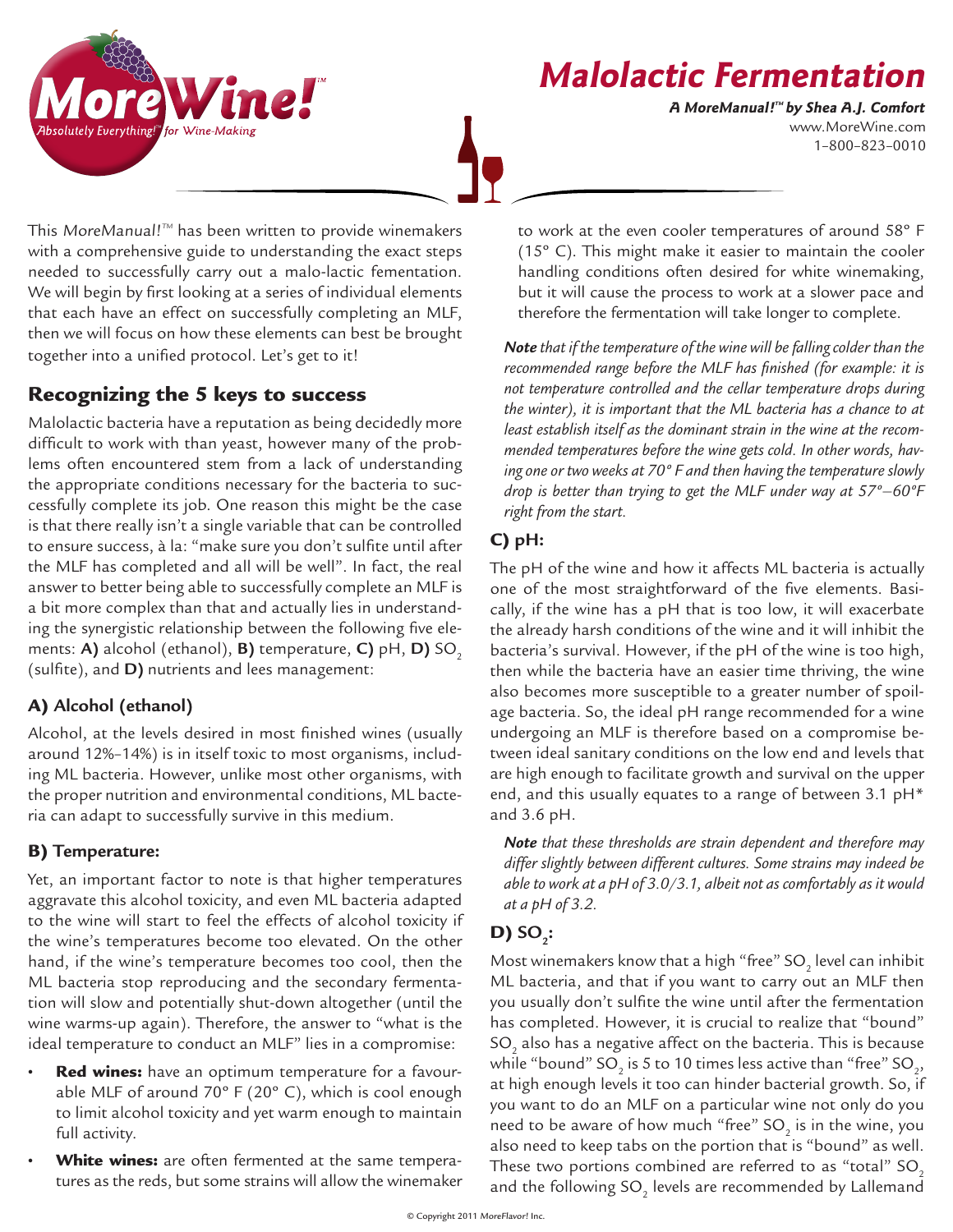#### as being favourable MLF conditions: **0–10ppm "free", and 0–30ppm "total".**

*Note that in general, if you crush and add a single 50ppm "total" SO2 addition up front, by the time the fermentation is over you will usually have around 20–25ppm as "total" and 0–10ppm as "free". In other words, you should be well within the recommended ranges. (Keep in mind, however, that this amount will vary with different must compositions and fermentation temperatures).*

### E) **Nutrients and Lees Management:**

While it is true that ML bacteria convert malic acid into lactic acid, they do need a nice, rounded set of nutrients in order to remain healthy throughout the entire fermentation process. Winemakers provide this nutrition by first adding nutrients to the hydration water, and then by maintaining a small amount of leftover yeast ("light lees") in the wine for the bacteria to feed off during the fermentation. Let's take a closer look at each of these steps.

## **Adding nutrients during hydration**

Recent research from Lallemand has shown that, just as we now know to use Go-Ferm during the yeast's hydration, ML bacteria also benefit from the use of nutrients during the hydration process. Therefore we recommend adding Acti-ML to the hydration water in order to ensure that our bacteria get the best start possible. (Complete instructions for doing this will be covered a little later.)

### **Nutrients in the lees**

In addition to the Acti-ML addition during hydration, a major source of nutrients is found in the spent yeast at the bottom of the vessel, i.e.: the "lees". Beginning towards the end of the alcoholic fermentation and continuing on until the wine is racked from the lees, the spent yeast cells begin to autolyse (or burst open on their own) and release their innards into the wine. This not only releases a series of polysaccharides which gives the wine a greater mouthfeel and complexity, it also contains a rich variety of nutrients and minerals that the bacteria can use as a complete nutrient set, and for the majority of most fermentations this is all that they need\*. The only trick is that, over time, both the lees and the bacteria can settle-out and compact on the bottom of the vessel, effectively burying the bacteria alive and lowering the ratio of working bacteria to wine volume. This does neither the winemaker, nor the bacteria any good. So, in order to counteract this phenomenon, the lees (along with the bacteria) need to be stirred back up into the wine 1–2 times a week until the MLF comes to a completion. This process is called "bâtonnage", in French (for the stick, or "baton", used to stir) and will ensure that the highest percentage of food and working bacteria will remain suspended and in contact with the wine at all times. Obviously, strict sanitation and oxygen management (i.e.: flushing with inert gas) are a must during the stirring period.

*of the nutrients that the ML bacteria need during fermentation and the winemaker will need to add a nutrient-set that has been expressly designed for them ("Acti-ML", for example). Yet, this should only be done if you know that the situation warrants it up-front, for example:* 

*• You know from past experience or through lab analyses that the vineyard/must has some nutritional deficiencies.*

*• You have started the ML fermentation and all of the other parameters are within the correct levels, yet the fermentation is very slow or stops. In this case we can add another dose of Acti-ML to the wine at a rate of: .75 – 1.0 grams per gallon (possibly along with some yeast hulls as well).* 

*• You had to rack off of the lees for some reason (maybe a H2S problem) and you need a new, clean source of nutrients for the ML bacteria.*

*These are all good times to add the ML food. However, the reason why one doesn't just add it arbitrarily at it the beginning of every ML fermentation is because while the goal is to have enough nutrients for the ML bacteria to comfortably finish their fermentation, the winemaker ideally wants the wine to be as nutrient depleted as possible once they're done. Any nutrient source left over after the ML bacteria have finished is available to any spoilage organism that may possibly find its way into the wine. A nutrient-desert is a great insurance policy, and while it may not be completely practical for all winemaking styles, it still is worth keeping in mind when deciding about nutrient additions for an MLF*

*A final nutritional note: ML bacteria do not take up DAP; so do not use it as a part of an ML nutritional regimen. The DAP will only be available to potential spoilage organisms, as well as give the wine a salty taste at high enough concentrations!*

# Putting it all together: a complete protocol!

Now that we have a better understanding for what is needed and "why" for each of the five, key elements, it is now possible to tie them all together and come up with the following complete, general set of recommended guidelines:

1) Garbage in garbage out! *Get the must dialed-in at crush, so that the subsequent wine will be in good shape post alcoholic fermentation for receiving the ML inoculation. A clean, healthy alcoholic fermentation means your ML bacteria will have an easier time getting started and finishing their job when it's their turn to work in the wine*:

- Clean-out any moldy or raisined clusters (the mold makes toxins that can inhibit both yeast and ML bacteria, raisins will reconstitute in the must, boost the ºBrix, and lead to higher finished alcohol levels).
- Get your sugars and ph/TA% in line so that the finished wine will not have a final alcohol above 15% (around 14% is better), and so that the pH will not be lower than 3.1/3.2 (3.2 is better).

*\*Note that there are indeed times when the lees may not have enough*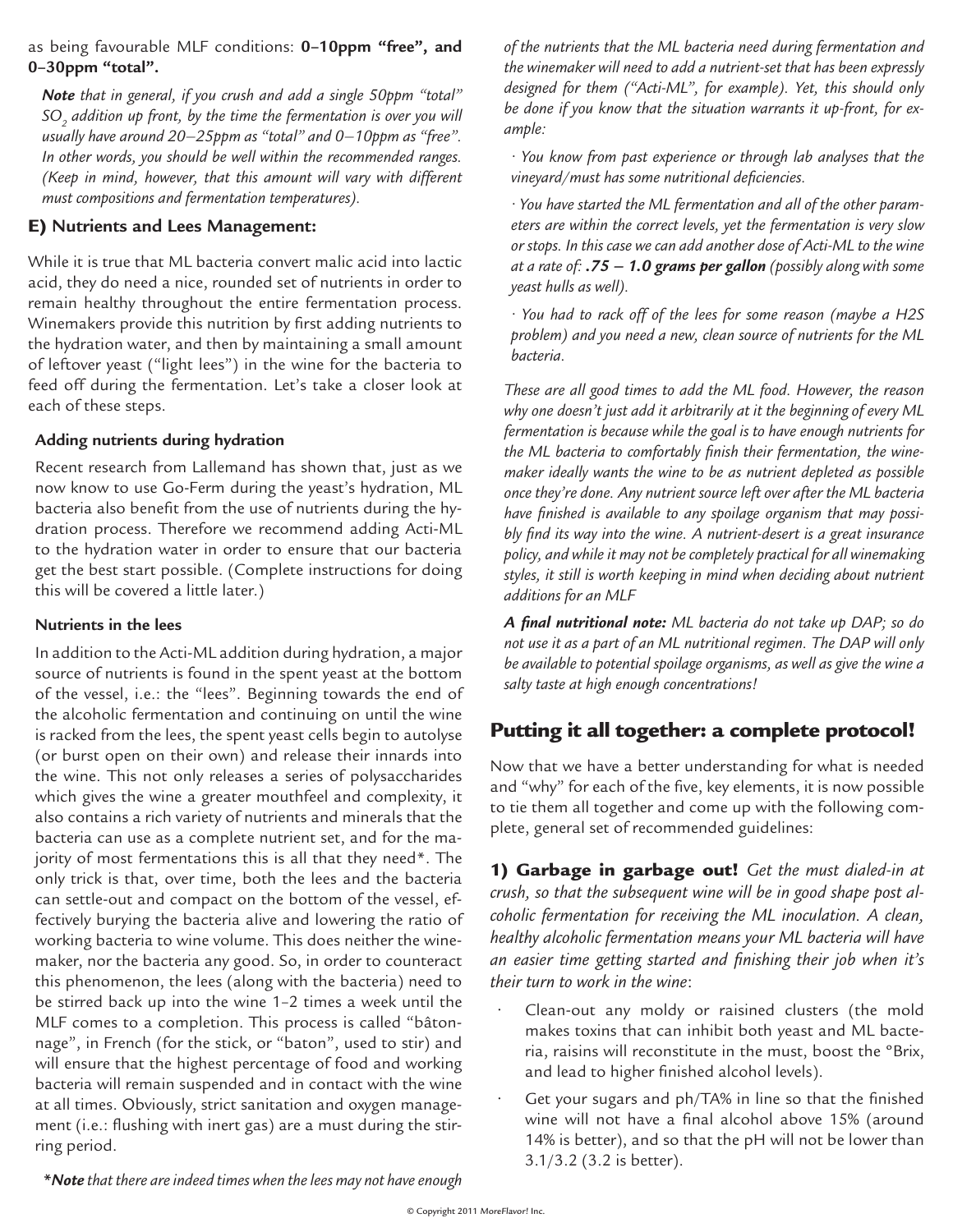- $\cdot$  Make sure that the initial SO<sub>2</sub> addition is around 50ppm "total", or so (ideally you want to finish the fermentation with a maximum of 25–30ppm "total", and 0–10ppm "free". Less is better).
	- Take care of the yeast during the alcoholic fermentation (feed them and keep fermentation temperatures in line (below 85º F, 28º C), this limits their production of compounds that can later be possibly responsible for antagonizing the ML bacteria: H2S and VA, for example. Recent research shows that MLFs actually finish quicker and with less problems in wines made with yeast that are fed a complete set of nutrients during the alcoholic fermentation compared to those that are not. So remember: healthy yeast ultimately means healthy ML bacteria down the line.)

#### 2) Post Alcoholic Fermentation:

- Wait until the must has reached 0° Brix before inoculating with the ML bacteria. ML bacteria, in the presence of residual sugars will also use this as a food source and one of the by-products of this pathway is VA. Ironically, high levels of VA in a must or wine can actually interfere with the bacteria's ability to complete a Malolactic fermentation; regardless if they are the one's who made it in the first place! And, of course, VA in detectible levels is considered a serious wine flaw. This possibility can therefore be greatly reduced by eliminating most of the sugars in the environment before they gain access to it.
- Rack-off of the "gross" lees 24 hours post-press before inoculating the wine with the ML culture (As mentioned earlier, there is nothing helpful in the "gross" lees. Remove them and remove potential problems, as well. There will be enough "light" lees remaining to feed the ML bacteria and you will keep the "being buried alive in the lees" factor to a minimum for the bacteria).

3) ML inoculation preparation & handling: Prepare the ML culture: Some bacteria are labeled "direct-addition" and can be added to the wine directly from the pouch, while others require a 15–minute hydration period in clean, chlorine-free water before inoculating the wine. However, regardless of these differences all ML bacteria, including the "direct addition" and liquid ones, will benefit from a brief Acti-ML nutrient soak before going into the wine. Therefore we recommend treating any form of ML bacteria you may be working with as if it required a 15–minute hydration before inoculation. This means that:

For every 1 gram of bacteria being added to the wine, you will be adding 20g of Acti-ML to 100mL of distilled water at 77°F (25°C). After sitting for 15 minutes gently, yet, thoroughly stir this solution into your wine. The following example will use the 2.5g (66 gallons of wine) size ML bacteria packet to illustrate this.

**A**) In a sanitized container: dissolve 50g of Acti-ML into 250mL of distilled water at 77°F (25°C).

**B)** Add the bacteria (2.5g) to the solution and gently stir/ swirl to break up any clumps if needed. Wait 15 minutes.

**C)** Add the entire bacteria/nutrient solution into your wine and mix it throughout the entire wine volume. (Note: it is a good idea to stir the bacteria starter solution just before adding it into the wine to make sure that any of the nutrients and/or bacteria that may have settled-out during the 15 minute soaking period do not get left behind in the hydration vessel).

Inoculation and handling should take care to limit any oxygen exposure (the bacteria are anaerobic and depending on the strain may react negatively to various amounts of oxygen that may be introduced into the wine. In short, don't splash when stirring the MLF and flush pumps and lines with inert gas before running a wine undergoing MLF through them. In general, it's recommended not to rack a wine until the MLF is complete, however).

#### 4) During the ML Fermentation:

- Make sure the wine's pH is at least around  $3.1/3.2$  (3.2) is better), if not adjust accordingly (Information on adjusting pH can be found in our Red (BK598) and White (BK597) Winemaking Manuals).
- Keep the wine temperatures at around  $70^{\circ}$  F (20 $^{\circ}$ C) until the fermentation is complete (see **section 5** below).
- Stir the lees 1–2 times a week until completion (keep vessels topped-up and avoid oxygen. Flush any headspaces with inert gas).

5) Testing for Completion: Monitor with chromatography\* (MT930), and once it seems to be finished, then run the first test. Often a MLF can slow or stop temporarily. If everything in the five elements checks out (alcohol, temperature, pH, SO $_2$ , and nutrients) and there is still no more progress within the week, then it's time to consider adding an ML nutrient (such as Acti-ML) to the wine at a rate of *.75–1.0 grams per gallon* (possibly with a dose of yeast hulls, as well).

*\*Note that the sensitivity-threshold for the standard vertical test kit is around 70 mg/l, but it takes around 30 mg/l to be considered truly done. So, a good rule of thumb is to just wait an extra week or two after the test shows that you are done and that should be sufficient for a true completion.*

**6) Upon completion of the MLF:** As soon as the MLF has completed, it is also a good idea to add SO $_{\textrm{\tiny{2}}}$  immediately in order to stabilize and protect the wine. At this time, the wine should also be re-checked and the pH/TA% adjusted, if needed. If you are working with a red wine, then it is important to rack the wine at this point to counteract any of the reduction that may be remaining from the secondary fermentation. If you are doing a white, however, then you may choose to remain on the lees for more depth and complexity but continue to stir the lees once every 1–2 months.